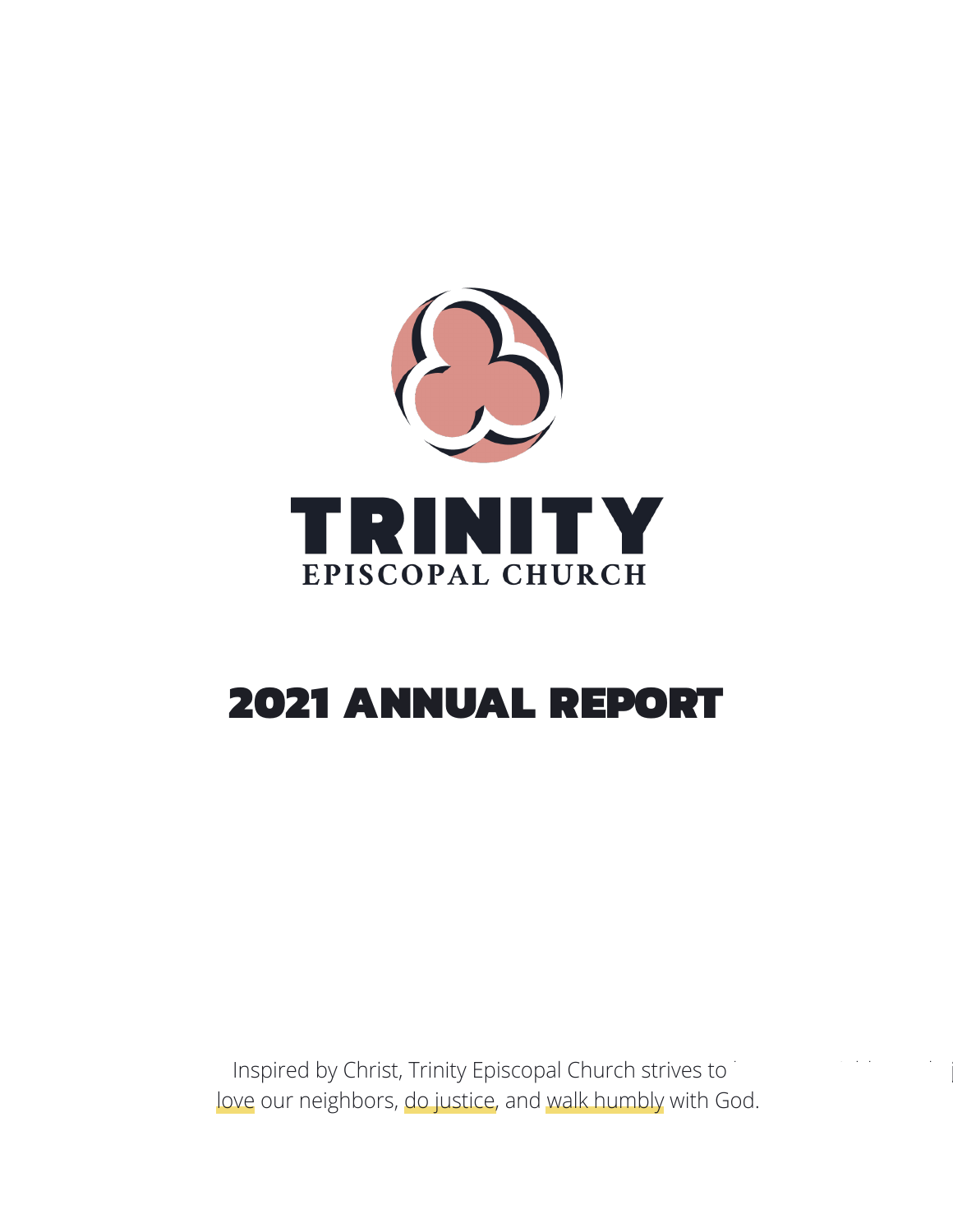# SENIOR WARDEN'S REPORT (2021/2022)

*Cres Gardner*

I am writing this report in the hours after our Easter 2022 service. I am filled with exhilaration and joy of a wonderful service in a full church. Trinity Church experienced significant challenges over the past 12 months, including continued impacts from the Covid pandemic, damages from Hurricane Ida, and increased operating costs. Despite these challenges, there is cause for great optimism for our community as we approach our 175th Anniversary celebration in June.

The most impactful event of this Church Year was Hurricane Ida. The storm caused substantial structural damage to the Church and impacted significant parts of our campus. The Vestry formed the Ida Repair Committee to manage the insurance claims process and necessary construction. Our focus as a leadership team has been to ensure that the repairs and enhancements preserve our beautiful church for future generations. We have engaged the best available experts, consultants, and contractors to work on this project and are confident that we are on the path to achieve our goals.

We are scheduled to commence repairs over the summer which will take approximately one-year. As part of the contract, we intend to install a fire suppression system that will reduce the risk of a future catastrophe. Work will also include repairs to our roof drainage system to mitigate water intrusion.

Hurricane repairs are not the only construction projects on the horizon. Several roof and gutter systems require immediate attention and will be addressed in the coming months. Additionally, Jack's House construction will begin in early 2023. The impact of these construction projects will result in significant disruption including the closure of the sanctuary and relocation of clergy and staff in the undercroft. We request your patience and prayers as we undertake these projects. The end result will be a much more functional facility capable of serving generations to come.

Special thanks to the employees and clergy, especially our COO Corrinne Mestayer in navigating through Covid and the Hurricane Ida repairs.

We have much to be proud of as a community for our work in this Church year. Key accomplishments include:

- Capital Campaign the public phase of our "Together We Build" Capital campaign kicked off with a festive weekend in March and will run through 2024. We were pleased to announce that we have raised over 55% of our \$13 million dollar campaign goal.
- "Jack's House" as part of our capital campaign weekend, we officially broke ground on Jack's House, which will become the administrative hub for the Parish. The project is currently in final design, with construction set to commence in early 2023.
- Trinity School Trinity school is wrapping up an successful year, including the completion of a new turf field as part of the capital campaign. The school is growing and experienced a very successful admissions process for the 2022-2023 school year.
- Stewardship pledges for 2022 currently total \$1,327,646. Thanks to Raina O'Neil, our clergy, and stewardship volunteers for leading this effort.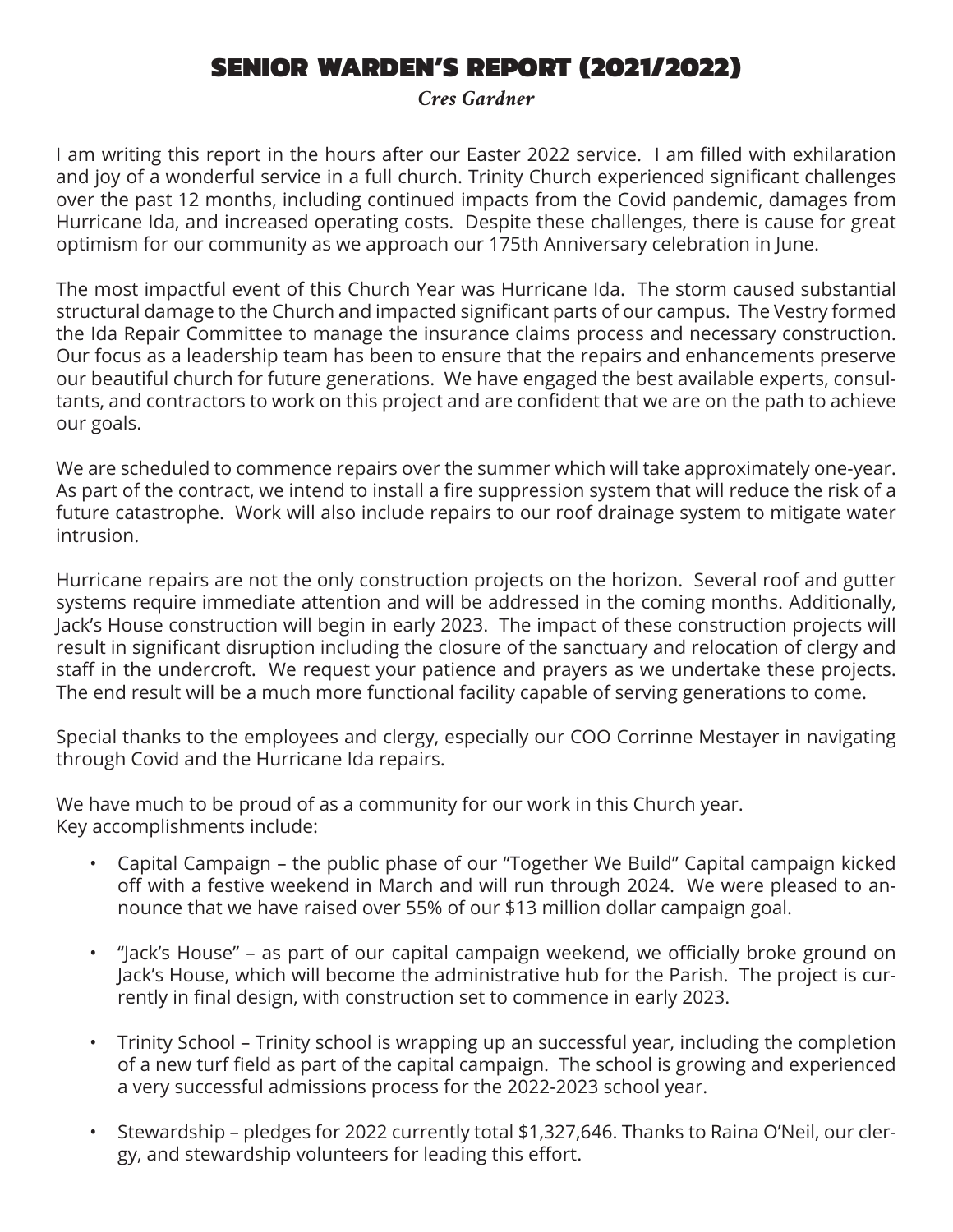- Trinity Loaves and Fishes Ministry (TLF) TLF continued its exemplary work, including providing welcome relief to the Bayou communities most impacted by IDA. Additionally, TLF started serving hot food with the assistance of many Trinity volunteers.
- VML a reconstituted committee is in the process of evaluating grant applications to award \$70,000 in VML funds to deserving community organizations.
- New Priest Annie Jung was hired earlier in the spring and will start with Trinity over the summer once she graduates from seminary. We look forward to welcoming Annie to Trinity!

Three vestry members will be completing their vestry term at the conclusion of the Church year:

Michelle Cox Cres Gardner Barbara Waller (Former Senior Warden)

We thank them for their service over the last 4 years.

It has been a great privilege to serve as your senior warden over the past two years. Will French will take over as senior warden in June, with George Young serving as junior warden. I am confident Trinity will continue to thrive under their leadership.

#### 2021 GRATITUDE REPORT *Raina O'Neil*

We are grateful for the financial commitment so many Trinity Church families make with their annual stewardship gifts to the Church.

| <b>Range of Pledges</b> | <b>Pledges Received</b> |                |                |
|-------------------------|-------------------------|----------------|----------------|
|                         | 2019<br>ACTUAL          | 2020<br>ACTUAL | 2021<br>ACTUAL |
| \$30,000 and above      | 4                       | 4              | 2              |
| \$20,000 to \$29,999    | 6                       | 8              | 9              |
| \$15,000 to \$19,999    | 8                       | $\overline{4}$ | 6              |
| \$10,000 to \$14,999    | 19                      | 22             | 19             |
| \$5,000 to \$9,999      | 63                      | 62             | 49             |
| \$2,500 to \$4,999      | 66                      | 64             | 56             |
| \$1,000 to \$2,499      | 166                     | 167            | 145            |
| \$999 and less          | 128                     | 141            | 110            |
|                         |                         |                |                |
| <b>TOTAL</b>            | 460                     | 472            | 396            |

**Where our funding comes from**



**Where our money is spent**



*\* PPP loan forgiveness*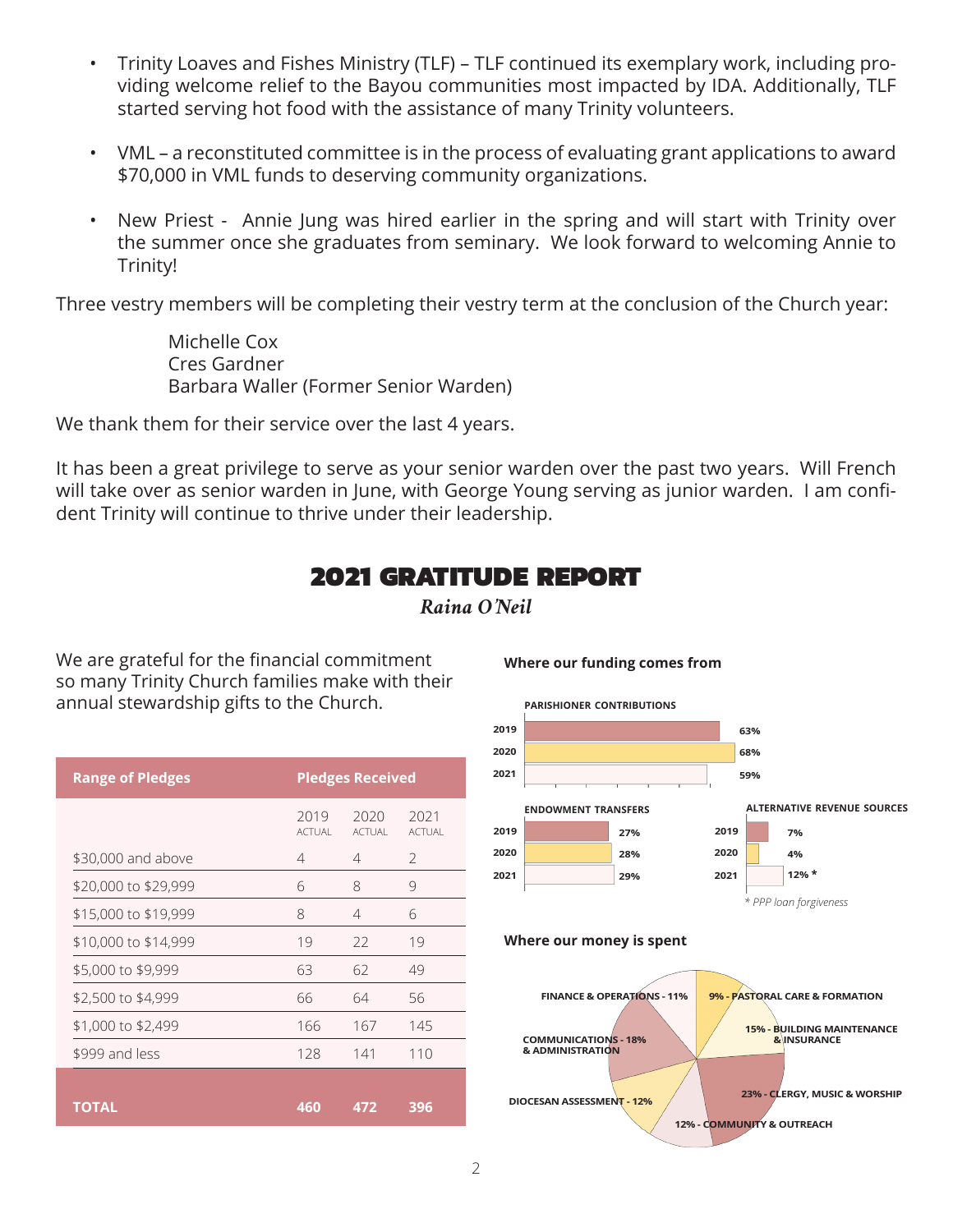# CHRISTIAN FORMATION

#### *Ashley Bond*

#### *"For where two or three are gathered in my name, I am there among them."—Matthew 18:20*

In the Winter/Spring of 2021, we launched a 4-week Lent-and-Learn speaker's series to build upon the small group work we engaged in around the themes of humility, mercy, and justice. Guest speakers included Chris Dier, author of The 1868 St. Bernard Parish Massacre: Blood in the Cane Fields, and AP United States History teacher at Benjamin Franklin High School, District Attorney Jason Williams, Tania Tetlow, president of Loyola University New Orleans, and Sister Lillian and Brother Don from Hope House. Our presenters took us on a journey from past to present, which informed our work moving forward as we seek a more just New Orleans.

Stations in the Street, an art installation by Scott Rickson, was placed along Jackson Avenue. The stations were a cross-section of elements, ideas, and objects from Jesus' journey to the cross. While this walking meditation was available to everyone at any time, we also offered weekly clergy-led walking meditations throughout the season of Lent.

Also during Lent, young families received Faith@Home Lent bags to help them prepare to come close to the Mystery of Easter.

During the season of Easter, a season of resurrection and transformation, the women of Trinity Church participated in a 5-week journey of self-discovery exploring the things that give us new life, new energy, and hope for the future. Focusing on Mind, Body, Heart and Soul, we learned from life coach Virginia Barkley, Emotional Freedom Technique practitioner, Dr. Gail Gilespie, and local yogi Keith Porteous.

As we emerged from the stark journey of Holy Week we are reborn as Easter People. Stations of the Resurrection were installed along Jackson Avenue. These panels were created by artists from the Trinity Church and School community.

Over the summer, we were able to offer in-person Godly Play. The theme was "When the Saints come Marching Back" and we shared stories about the saints. This program was cut short as a result of the Delta variant. We also hosted Godly Play training in June. Three additional Trinity members received certification.

Beginning in June we began offering YogaMass, which brings together the practice of yoga, breath work, meditation, and Holy Communion. This is a Rite III worship service.

During the Fall of 2021, there remained uncertainty around COVID. The women's, moms, and men's bible studies returned, as well as Godly Play. In October, Ashley Bond, Director of Formation, was certified by the Godly Play Foundation as a national trainer. We hired a new Youth Coordinator, Phoebe Guinn, who organized weekly youth group activities. Our annual St. Nicholas Spaghetti Supper featured Brother Todd, who arrived in full St. Nicholas regalia to teach us about this holy saint. Our Children's Christmas Liturgy was held on Sunday, December 19, which featured the Trinity School Honor's Bell Choir.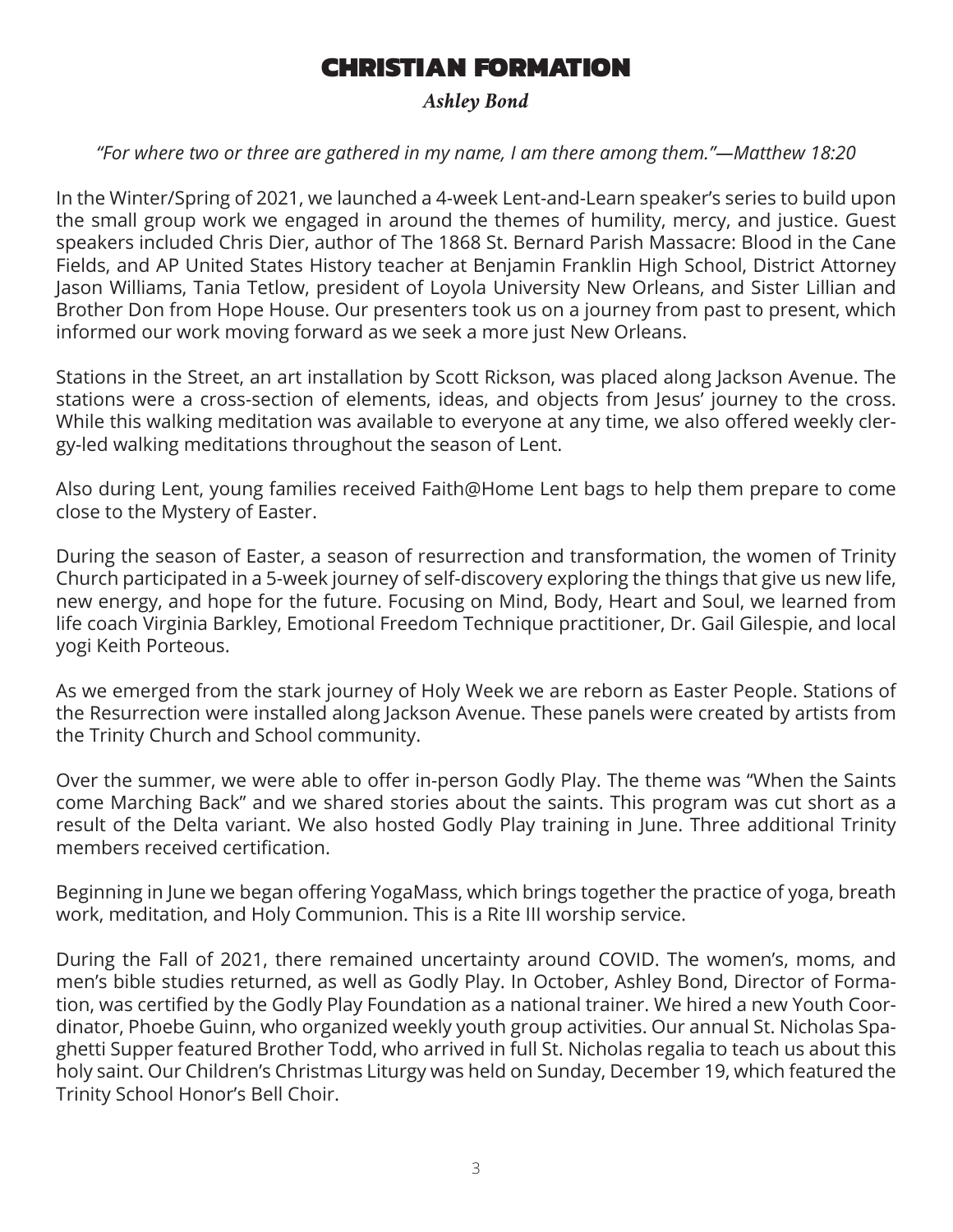# PASTORAL CARE AND SPIRITUAL FORMATION

*Maria Elliott*

*"Suffering produces endurance, and endurance produces character, and character produces hope, and hope does not disappoint us, because God's love has been poured into our hearts through the Holy Spirit that has been given to us." - Romans 5:4,5*

As I consider what our church community, our city, our country, and the world has been going through in the past couple of years, this verse seemed to serve as a reminder that our resilience is grounded in hope. Thinking about Trinity's future at a time when we are unsettled by having to relocate sends me right to the stories of early Christians who found the risen Christ in the midst of the utter darkness of Jesus' death, Roman oppression, and subsistence living. Any one of these experiences can be likened to our own recent experiences of grief. And yet, we come together to pray for peace, healing, and growth, ever yearning for new ways of being that enable us to be expressions of God's love in the world. Let us be grounded in the knowledge that those who came before us have ministered in their own time with their own gifts in many new and emerging ways, and we hope to do so, too!

The Helping Hands of the Women of Trinity Church have continued to offer meals, cards, phone calls and support for those commended to our prayers under the new and capable leadership of Gwathmey Gomila.

An Evening of Healing Prayer offers a way of coming together intentionally to pray for healing of ourselves and our community every second Tuesday at 6:00 in our chapel. This short evening office with anointing offers an opportunity to pray for the healing of body, mind and spirit through communal prayers, psalms and song.

Walking the Mourner's Path is a Christ-centered, non-denominational grief support program. Trained facilitators, lead a small group of folks who were working through the grief due to loss of a loved one. The program honors each person's unique experience of grief, and offers guidance for navigating the grieving process. Recently, a group of five facilitators were trained so that this important ministry can be available to more people.

Good Morning Beloved! - Trinity's Daily Meditations continue to offer over 800 subscribers a new beginning each morning with a reflection on scripture and prayer. This ministry flourishes due to the contributions of about 60 talented writers, artists and musicians who offer personal expressions of faith and prayer.

The Eucharistic Visitor's ministry is emerging from two years of interruptions due to Covid, and we have an energetic and willing group of folks who can take communion to people who are unable to attend services due to illness or infirmity.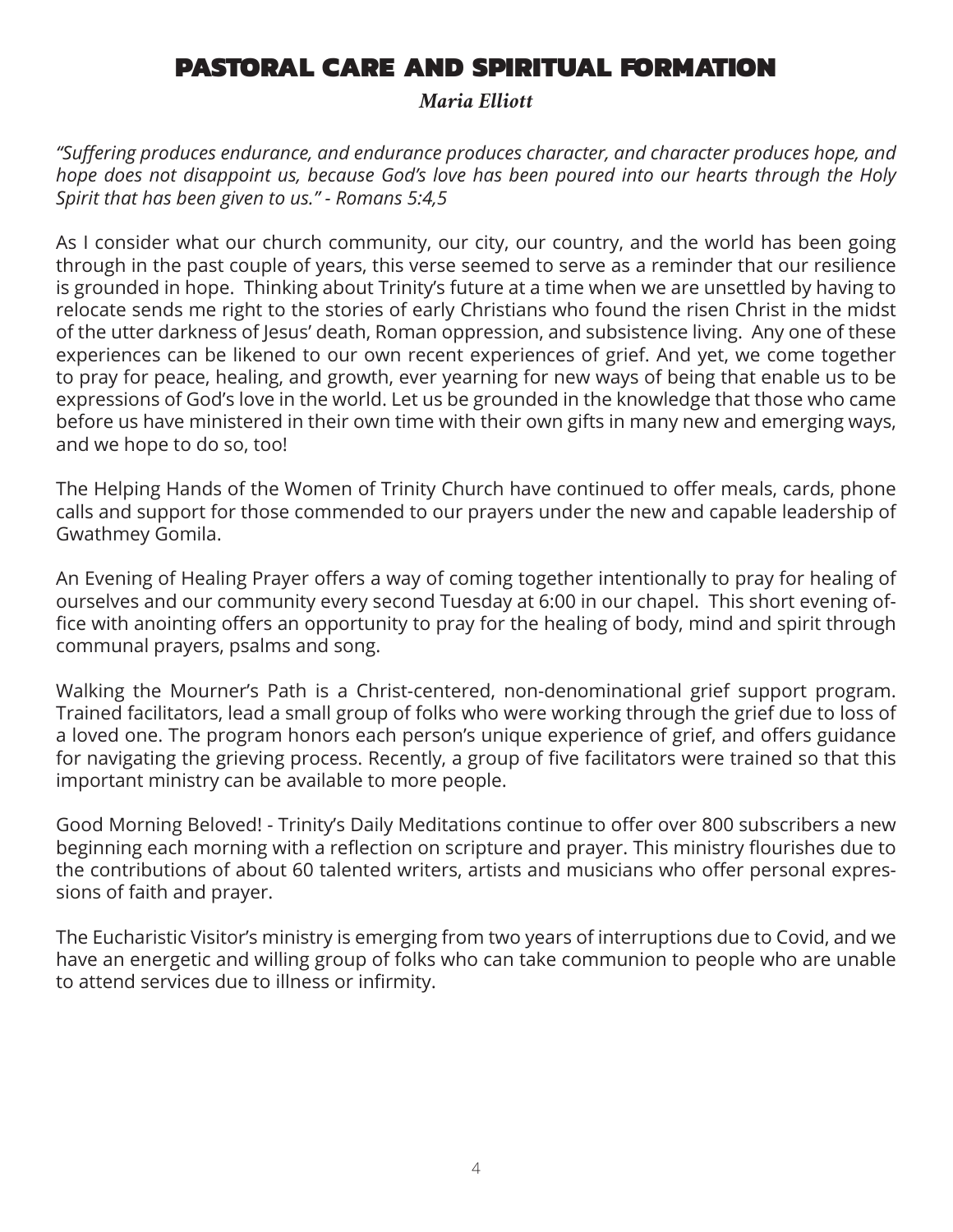# VIRGINIA THEOLOGICAL SEMINARY DEAN'S CROSS AWARD

#### *The Reverend William Barnwell and Mrs. Corinne Barnwell*

Virginia Theological Seminary established the Dean's Cross award in 2008 to recognize outstanding leaders who embody their baptismal vows to "strive for justice and peace among all people and respect the dignity of every human being." On Sunday, February 13, The Very Reverend, Ian Markham, Dean and President of the Seminary, presented the award to Corinne and (posthumously) William Barnwell to celebrate the work done in their lives to help tell the stories of people who suffer due to racial inequality, poverty, or imprisonment.

William served as a priest here at Trinity from 1983 to 1996 and again from 2009 to 2012. He preached and wrote and taught consistently about how to combat institutional racism. William was a wonderful storyteller and he brought the DOCC (Disciples of Christ in Community) program to life, teaching it here, at Trinity Copley Square in Boston, and at the National Cathedral in Washington D.C. William also carried the TEEP (Trinity Education Enrichment Program) from New Orleans to these other two cities and developed similar programs for youth engagement. William established the Faith and Fiction paradigm that is still a popular formation gathering every week at Trinity.

Ever his partner in ministry in these endeavors, Corinne Freeman Barnwell was human rights coordinator on the staff of New Orleans Mayor Dutch Morial from 1977 TO 1986. She then worked for years in state government and taught at the Tulane University School of Social Work before retiring. In retirement, Corinne became a passionate advocate of prevention of drug abuse.

Dean Markham offered a Trinity Talk that highlighted his extensive work and Virginia Seminary's commitment to reparations. He and The Reverend Barney Hawkins presented the Dean's Cross to Corinne Barnwell and to Janet Barnwell Smith on her father's behalf at the 10:30 service. Past recipients of the award include Barbara Bush, Susan Howatch, Wendell Berry, Madeleine Albright, and David Pitts (from Louisiana).

#### COMMUNICATIONS

#### *Ashley Eastham*

At the 2022 Episcopal Communicators Conference, Trinity Church and partners received four awards for excellence in church communications, for the 2020 and 2021 calendar years. The awards are listed as follows:

> Award for Excellence for Short-Form Video - "See You Sunday" Ashley Eastham and Max Cusimano (NOLA-VID)

Award of Merit for Social Media Post - "O Lord of Light and Dark" Ashley Eastham and Helen Reed

Award of Mert for Best Campaign - "175 Years of Faithful Ministry" Ashley Eastham and Raina O'Neil

Award of Merit for Best Website - www.trinitynola.com Ekklesia360, Ashley Eastham and Helen Reed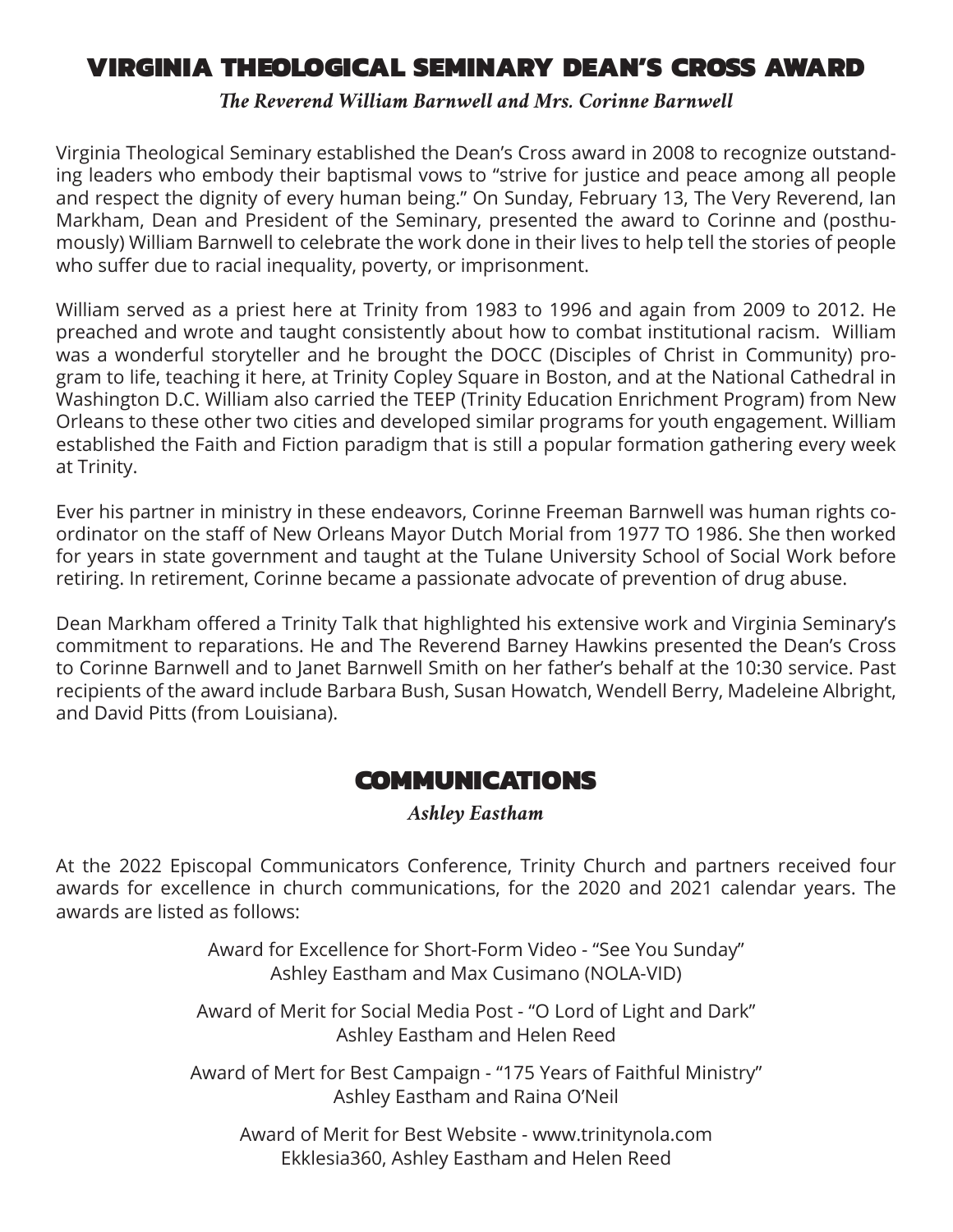# MISSION AND OUTREACH

#### *The Reverend John M. Pitzer and The Reverend Carol Borne Spencer*

The Mission Commission was created to continue the long and wonderful work done by Community Ministries. This work still includes a close ministerial relationship with the partners in our community that we have historically worked with for years, and some for decades. It also promotes the internal ministries of Trinity as they strive to help our brothers and sisters in the community. The list of our ministry partners and internal ministries is as follows:

- Kingsley House
- Hope House
- Eden House
- Trinity Educational Enrichment Program (TEEP)
- Trinity Loaves and Fishes (TLF)
- Woment of Trinity Church (WOTC)
- Medical Mission
- Kairos
- Restorative Justice
- Dismantling Racism

# TRINITY EDUCATIONAL ENRICHMENT PROGRAM (TEEP)

#### *Alvin Edinburgh*

June 2021 commenced the 53rd summer of TEEP and both Trinity Church and School were thrilled to welcome back the TEEP staff, its counselors and of course, all of the wonderful TEEP campers to our campus! TEEP is one of Trinity Church's oldest ministries, with its start in 1966. Only twice in its history has the beloved camp not met, and that was the summer following Hurricane Katrina and most recently in 2020 due to Covid-19. At the helm for over 40 years is TEEP Director, Alvin Edinburgh, who through his patient, loving nature, has shaped generations of New Orleans' youth. Five important values are woven throughout each day at TEEP – Respect, Restraint, Reciprocity, Redemption and Responsibility. Campers enjoy field trips, swimming, music, art and dance, as well as classes in creative writing and language arts, science and math. The creativity and enthusiasm of the campers can be experienced by all on TEEP Sunday. On this annual festive and fun day, we welcome all TEEP families to attend worship service and then celebrate all that the campers have accomplished with a picnic lunch.

**Please mark your calendars for the 2022 TEEP Sunday - July 10, 2022!** TEEP is funded through your generous gifts to Trinity Church Stewardship, and through grant funding from the Brees Dream Foundation, the Gaudet Fund, the Harry T. Howard, III Foundation, the Jazz & Heritage Festival Foundation, VML and WOTC.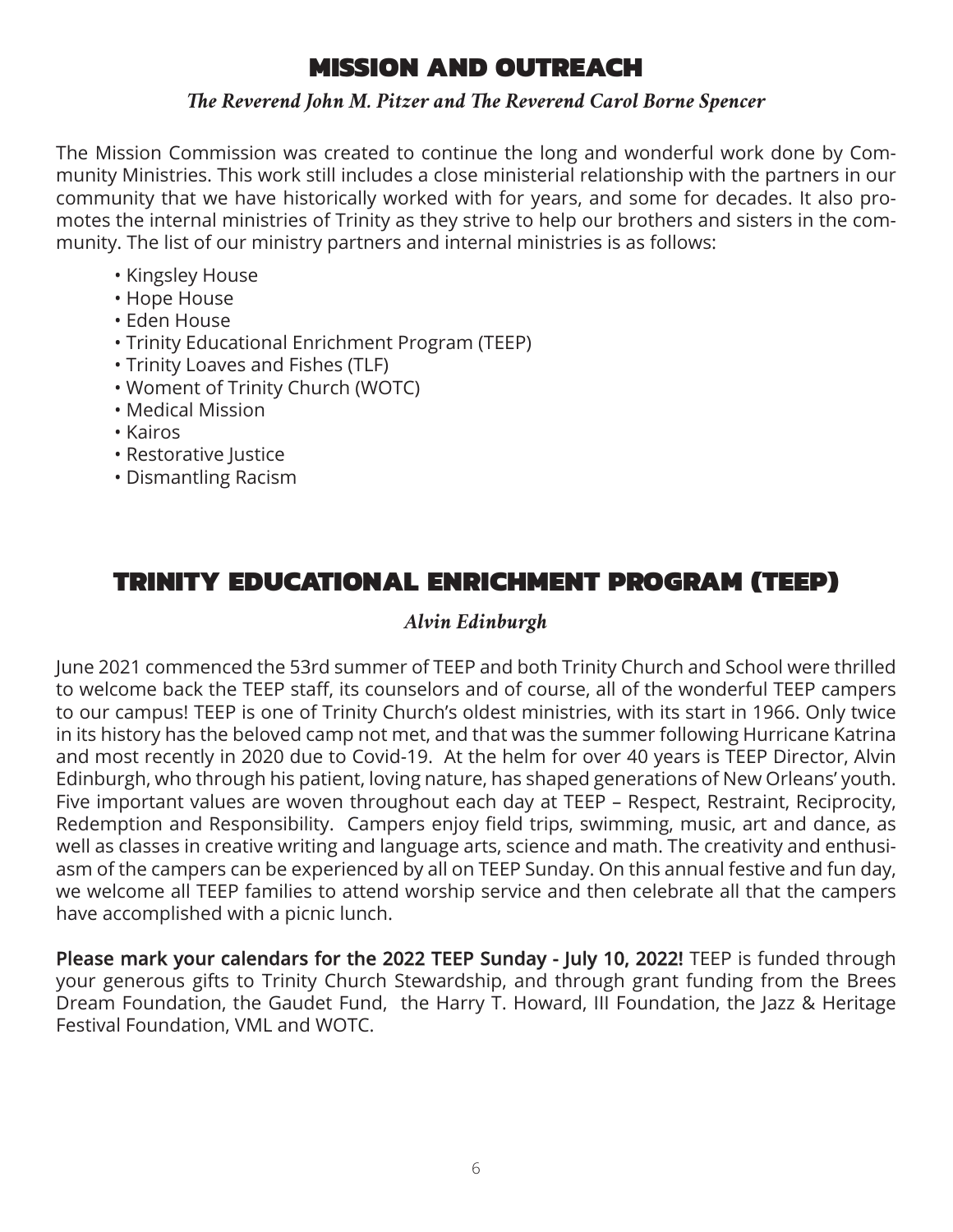# TRINITY LOAVES AND FISHES (TLF)

*Aaron Taylor*

#### **A Quick Reflection**

Reviewing the two and half years serving as the Director of Trinity Loaves and Fishes, I think back to one of the early meetings with Father Andy. Our mission was to grow TLF into a program that truly embodies the scripture of Matthew 14:13-21 and, more specifically, the last two verses:

*"And all ate and were filled; and they took up what was left over of the broken pieces, twelve baskets full. And those who ate were about five thousand men, besides women and children . . ."* 

Reviewing the projects completed this year and the exciting goals for the year to come, I believe TLF is living into our mission to feed the masses. But not just to feed - to know and grow with the communities we serve.

These past 12 months have been full of natural disasters, the lingering effects of COVID-19, and ever-growing food insecurity in our local community. I am so proud of the core TLF team, board, volunteers, and community partners for the hard work they have diligently undertaken, week after week, with love for New Orleans and its neighbors.

Below you can read a review of the projects completed in 2021 and learn more about the exciting things to come for TLF in 2022, which includes a new TLF truck and providing hot food!

#### **Feeding of the 35,000 -** *TLF To-Go Bags, Community Partnerships and Serving the Unhoused*

TLF has continued to serve 35,000 meals a year directly to the unhoused and partnership sites in New Orleans. Our volunteers come from the Lower-Garden District neighborhoods, parents of students at Trinity School, and many parishioners both new and old to the church. TLF volunteers make to-go bags five days a week, delivering around 120 meals a day to our neighbors in need.

Out of our 13 community partners, 10 are provided meals every week. Partnerships include after-school programs, daycare facilities for the elderly, group homes for those with HIV/AIDS, neighborhood community centers, Mardi Gras krewes, church ministries, and shelters. We are incredibly grateful for these partnerships that help New Orleans.

Our street feeding has expanded to 200 meals a week. The meals are pre-made, then distributed by parking the TLF truck on a route through the unhoused communities in the French Quarter and Central City Neighborhoods. This operation was spearheaded by our amazing Deacon, Ben Nobles. These are our MOST vulnerable neighbors suffering from severe mental illness and addiction. The street feeding program has gained a lot of momentum and has allowed us to have a deeper understanding and relationship with the people we serve.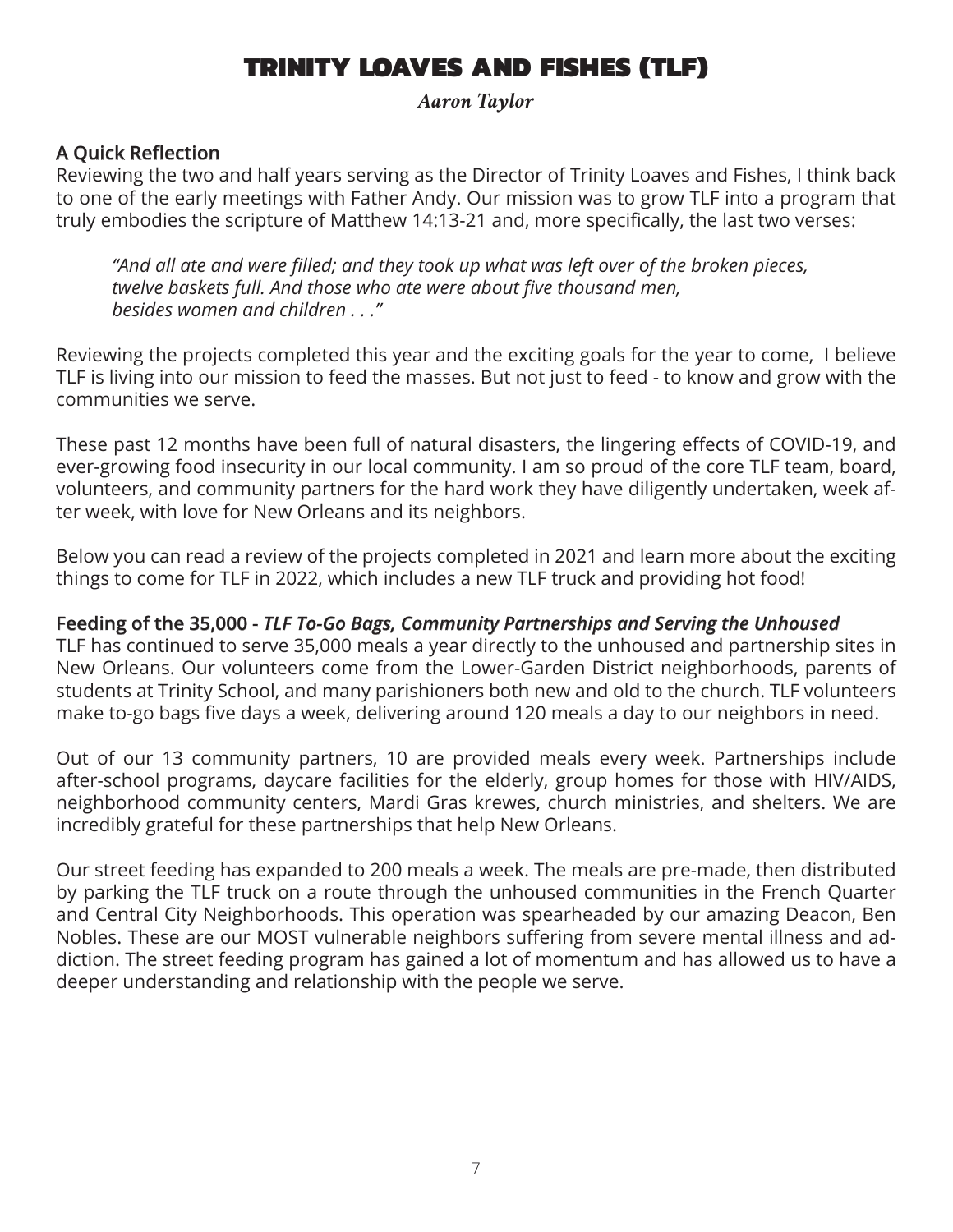#### **Weathering the Storm -** *TLF's Response in the aftermath of Hurricane Ida*

While many from the city evacuated for Hurricane Ida, TLF team member and Trinity Church Deacon, Ben Nobles, was preparing bags and working with our community partner Culture AID NOLA (CAN) to serve the masses stuck at home or living on the streets. Through a combination of supplies on hand, collections brought into the city by parishioners and friends of the church, and donated supplies from restaurants, thousands of meals were served within 72 hours of the storm hitting New Orleans. Ben delivered many meals made from TLF supplies and hundreds of sandwiches made by CAN volunteers at the Howlin' Wolf. We are incredibly grateful to work with CAN after natural disasters.

As New Orleans slowly came back online, TLF's energy focused on outlying communities with damaged churches and homes. Trinity parishioners made 200 meals for Thibodaux, Louisiana, just a few days after the storm. Working with St. John's Episcopal Church in Thibodaux, TLF provided an additional 50 solar cell phone chargers, \$900 in gift cards to Lowes, and \$1000.00 in gift cards to Wal-Mart.

For several months following the storm, gift cards (total value of \$3,000) were distributed to the community of Paradis, LA. Partnering with St. Andrew's Episcopal Church, TLF and Trinity Church parishioners provided hundreds of meals each week, throughout September, October, and November. Once a week, the TLF truck would drive around the Paradis and bayou communities and deliver meals to those fixing their homes, as well as many out of town roofers and linemen working on the electrical grid.

#### **Groceries for Neighbors -** *Volunteer Saturdays with Culture Aid NOLA (CAN)*

TLF and Trinity Church partnered with CAN twice this year to help bag and distribute groceries. This type of volunteer event on a Saturday will become a quarterly program for TLF in 2022. From 8:00am to 12:00pm, volunteers organize food and load grocery bags into vehicles. This is a great way to volunteer if you cannot help during the week (and volunteers receive one of Trinity's 'Called to Serve' volunteer t-shirts!)

#### **The Family Table -** *Building Thanksgiving meal boxes for Jesus Project Ministries*

Trinity Church and School came together for another successful year of organizing 50 Thanksgiving boxes for Jesus Project Ministries. TLF additionally donated \$1500 to supply perishables like turkeys, eggs and milk. This annual project is an excellent way for Trinity School students to participate in helping an underserved population in the Hollygrove community. Over 25 parishioners and parents organized goods and assembled boxes over two days. We are excited to increase our donations in for the 3rd annual event in 2022!

#### **What's New for 2022?**

A new TLF truck will arrive in early summer! Our older truck has had many maintenance issues over the past few years and we were due for an upgrade. The vehicle was generously donated by a foundation that wishes to remain anonymous. The truck will have a refrigeration and oven storage systems, along with state-of-the-art GPS, Bluetooth and safety equipment. The new vehicle will allow TLF to distribute pre-made hot food in our local community and serve those affected by natural disasters in rural communities throughout the south. By summer 2022, TLF will deliver 200 hot meals a week to community partners and the under-served populations in New Orleans. TLF will rent a kitchen once a week to make these meals. Please stay tuned for more information on volunteering in the off-site TLF kitchen.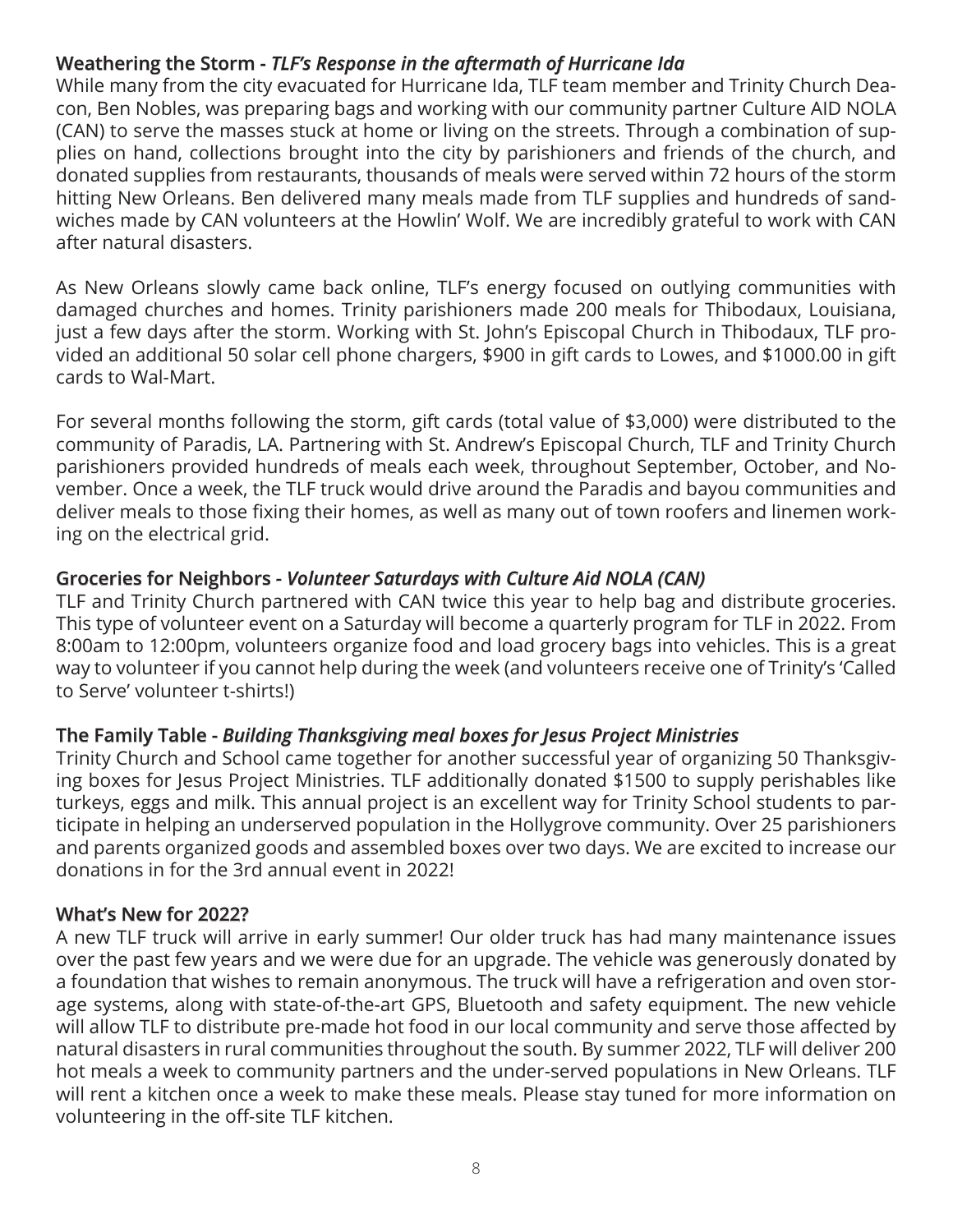# WOMEN OF TRINITY CHURCH (WOTC)

*Beverly Lamb*

I'd like bring you up to date on the WOTC. We all know 2020, 2021 and now 2022 has been a challenge. Originally, we had a full calendar of events planned but covid and Hurricane Ida changed that. Yes, meeting face-to-face has now become zoom, emails and phone calls as we continue WOTC's dedication to support our community ministries. The Ladies of the Church have given us a long history of organized service beginning in 1886. Generations of Trinity women have left us a beautiful legacy that we are proud to continue.

Ladies, as a member of Trinity, you are Women of Trinity Church (WOTC)!

What we know for sure - it's the women of the church that stepped up every time to organize and to help fund the needs in our New Orleans community from the soup kitchen during the depression, to today's TEEP program, Hurricane Relief and Trinity Mobile Loaves and Fishes.

Over the last two and a half years, we have been blessed.

Each year WOTC earns money 4 different ways with 2 Rummage Sales, 2 Bake Sale, gifts from WOTC members and gifts from Trinity Treasures sales. For over 18 months we were unable to have the 3 Rummage sales or 4 Bake Sales which impacted our revenue.

The good news is in 2021we received \$14,000 from the sustaining letter we mailed to 752 Trinity women and a \$20,000 gift from Trinity Treasures from sales in the store (thanks you for shopping with TT and thank you to artist Tim Trapolin for his creations)! The 2021 Grants committee awarded a total of \$30,750 to 21 internal and external ministries which include Godly Play (children and adults), Trinity Loaves and Fishes, Loaves and Fishes Africa, the Trinity Artist Series, TEEP, Kairos Prison Ministries, Trinity Treasures, Altar Guild, Trinity Garden, Mourners Path and Episcopal Relief & Development In addition, WOTC provided grants to these community non-profits Eden House, Hope House, Kingsley House, Solomon Center, Jesus Project, Make Music Nola, and National Alliance on Mental Illness (NAMI) and Youth Empowerment Project We are a also a member of Trinity's newly named Mission Commission which serves Trinity ministries and provides outreach into the community.

Even better news is the February 2022 sustaining letter received \$15,000 from our Trinity women and another \$20,000 gift from Trinity Treasures revenue (thanks you for shopping with TT and thank you to artist Tim Trapolin for his creations)! We are pleased to report, the November 2021 Rummage Sale had a net profit of \$12,000! A big thank to Bruna Mora-Partesott for her organizational talent and her fabulous team of volunteers, donors, and shoppers! A special thank you also goes to Anita Jobson-Wolfe for her assistance.

This income will be directed to our Grants committee to review proposals and select funding for both internal and external ministries before June 30, 2022.

A very bright spot is our Helping Hands Committee chaired by Pam Cooper and Mary Lane Carleton. We have a volunteer base of over 75 women who have helped by cooking and delivering meals, writing notes, making phone calls, baking cookies, and offering comfort to over 4000 contacts since April 2020.The good news is Helping Hands continues year-round and is always looking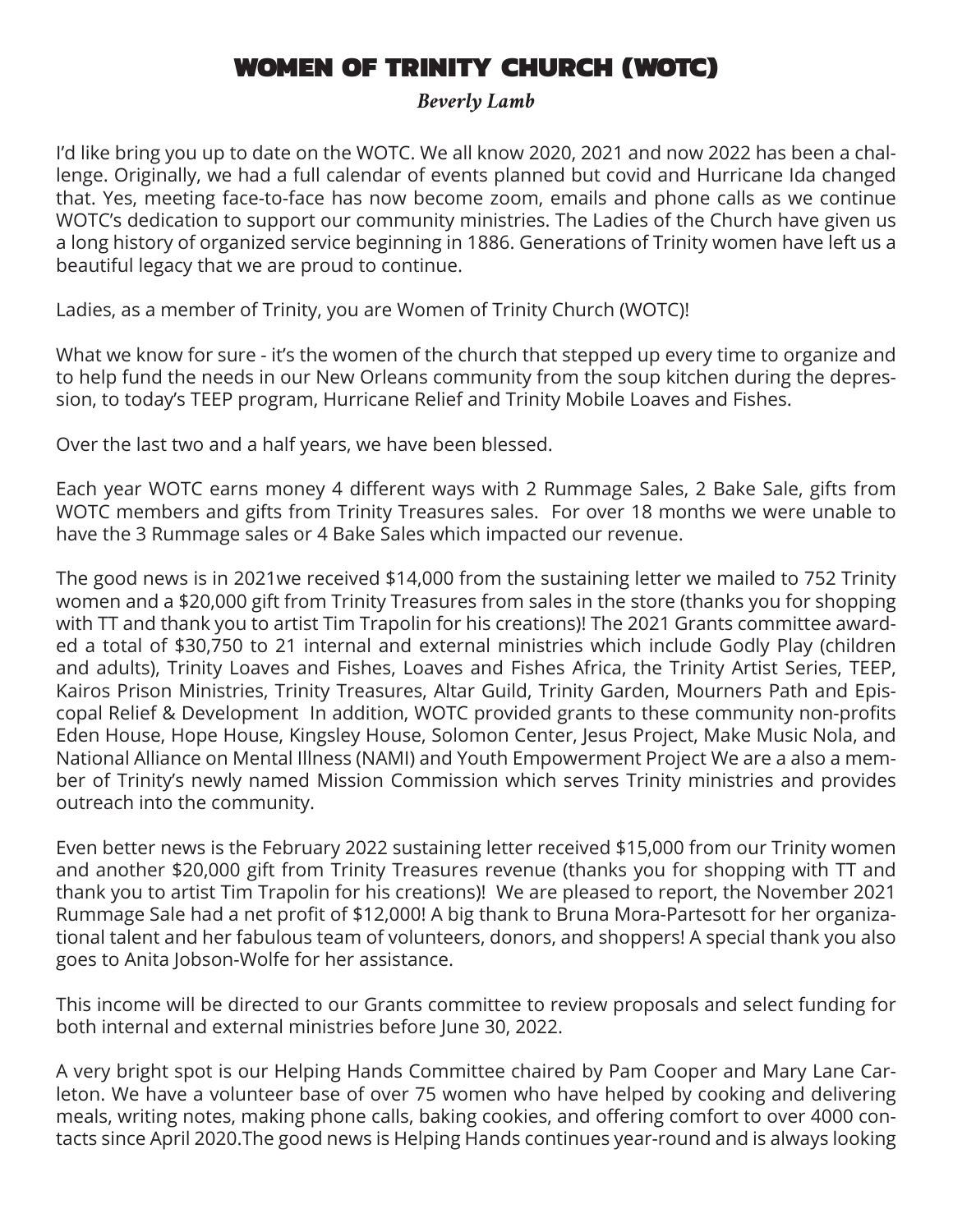for more volunteers.

In January, Pam and her family moved to Dallas and we said thank you for a fabulous job well done. We are happy to announce Gwathmey Gomila is our new chair and Mary Lane will continue with this devoted ministry.

In June 2021, WOTC/Trinity hosted the 134th Annual Diocesan Episcopal Church Women (ECW) 2-day Conference featuring Christ Centered Prayer by The Reverend Sandra Casey Martus and our Christian Formation leader Ashley Bond (her daughter).

In November and December we provided Thanksgiving and Christmas meals to Eden House residents. WOTC hosted the reception for the Interfaith Thanksgiving service in partnership with 10 churches and 2 synagogues. The Thayer's hosted our first WOTC event since March 2020, as we celebrated Christmas together - with many hugs.

It is comforting and inspiring to reflect on WOTC's accomplishments and know there is more to come. Plans are in place for the May Spring Tea where we will announce the following: Lifetime Achievement Award to Ethel Clay and Tim Trapolin, Volunteers of the Year to Sally Cockerham and Ellinor Howard, and Ministry of Incredible Service and Dedication to Bruna Mora-Partesott.

WOTC's fiscal year begins July 1, 2022 and Melissa Fanning will be president. Mark your calendar for a fall Rummage Sale and Bake Sale.

Trinity brings love and connections to our lives and WOTC plans to continue to support our valuable ministries. The WOTC women care deeply and passionately about the love and hospitality we share. I encourage you to get more involved, reconnect, and celebrate God's love.

Trinity holds our life in place. You are an important part of our community.

## ENDOWMENT REPORT

*George Young*

The endowment of Trinity Church stood at \$18.2 million as of 12/31/21 and has grown 7.85% annually since 2009, 8.81% annually over the past 5 years and 8.64% in 2021. The assets are approximately 50% fixed income and 50% equities which provide a balance of opportunity for growth and an income stream to support the church's budget. With the guidance of Monroe Vos as investment consultants, the endowment committee meets quarterly to review the portfolio and make recommendations as warranted by market conditions and church needs.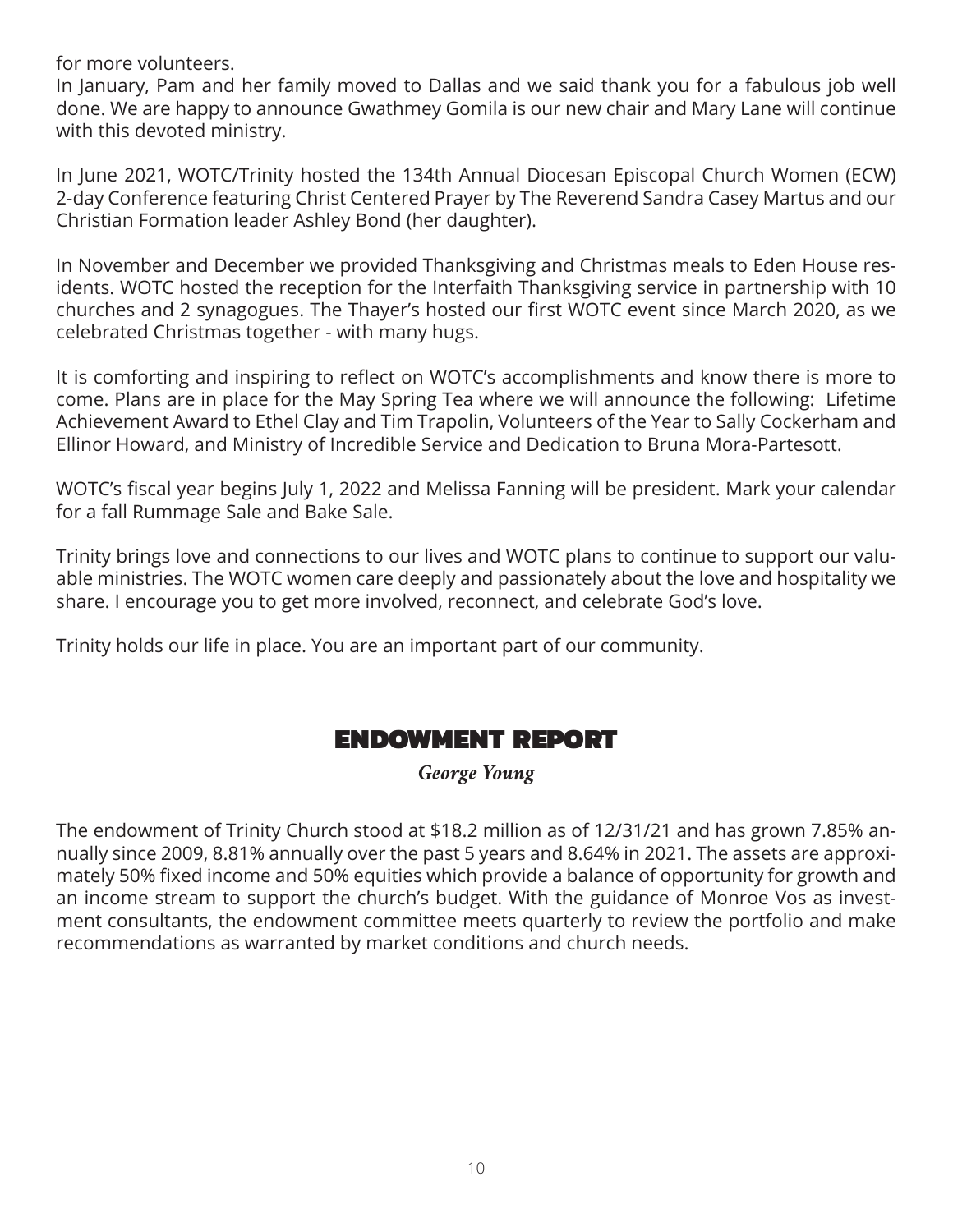# TREASURER'S REPORT

#### *Philip Gordillo*

Summary: Trinity Church practices sound financial management by focusing on sustainability so that our church can continue to operate indefinitely. Therefore, we aspire to live within our means by ensuring that planned expenses do not exceed anticipated income. Lingering effects from the global pandemic and Hurricane Ida have tested us in many ways, including financially, but we continue to find successful ways to navigate because of the talent and generosity of the Trinity community.

2021 Highlights

- Revenue in 2021 totaled \$2.63M, (\$49K) lower than budgeted, largely driven by a decline in contributions resulting from the disruptions of the pandemic and Hurricane Ida. This reduction came primarily from reduced stewardship (\$42k) given the impact on the congregation over the past couple of years.
- Expense management continues to be a primary focus, evidenced by a favorable variance of \$1049k to budget. Savings were the result of lower staffing expense and reduced programing as the church was transitioning from a post pandemic environment.
- Our Net Deficit from Ordinary Operations of (\$93k) was better than projected by \$60k because of the expense savings mentioned previously. Because of anticipated PPP loan forgiveness of \$282k, Trinity recorded a surplus of \$130k for the year. It should be noted that our PPP funding was non-recurring as it was only available during the pandemic.

2022 Budget and Outlook

- As stated in previous Annual Reports, our Guiding Principles require vestry approval of no less than breakeven annual budgets, which consider only committed pledges from the Trinity. Therefore, the Vestry approved a breakeven budget for 2022 at February meeting based on stewardship pledges for the upcoming year.
- In March, we received unanticipated news from our property insurer that our premiums were going to be significantly increasing on substantially less coverage. Because of this, Trinity was forced to insure with different company at a much higher rate given the post Hurricane Ida insurance market. This resulted in an immediate (\$51k) negative variance to the budget that was approved the prior month.
- The Finance Committee acknowledges that the resulting deficit budget, caused by the substantial increase to our property insurance, is not in keeping with our financial guiding principles. Furthermore, expenses related to the temporary relocation of church offices and worship services, in connection with planned repairs, are not yet known. Given this developing situation, and unprecedented events over the past two years, the Vestry and Finance Committee will continue to monitor the church's financial position until more is known about expenditures as well as donations. In the meantime, management is identifying potential expense savings to help mitigate the potential for a larger deficit in the coming months.

The Finance Committee thanks you for your generosity and your support especially during these unprecedented times.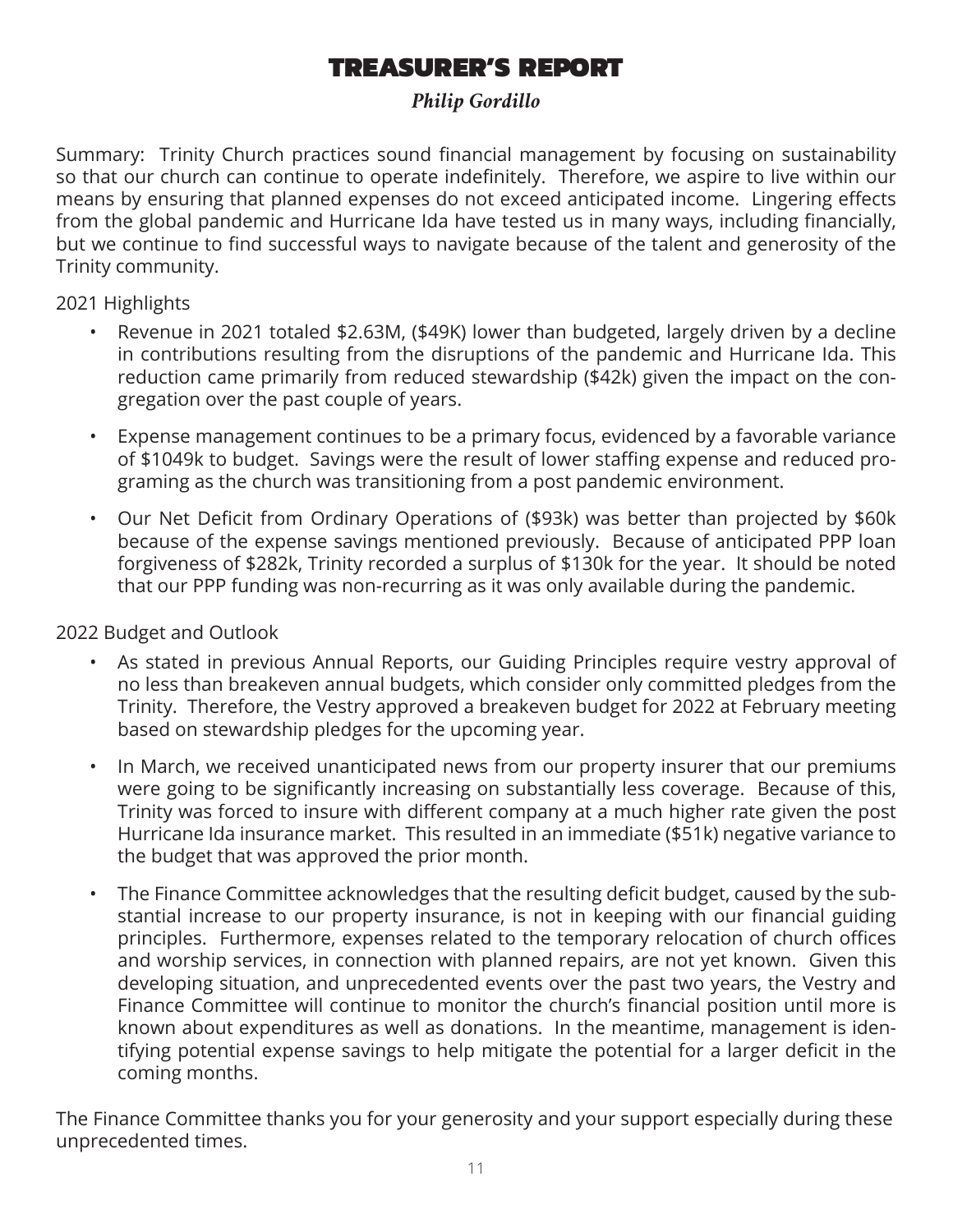# TRINITY EPISCOPAL SCHOOL

#### *The Reverend E. Gary Taylor, The Reverend Robert B. Hadzor, Virginia Evans*

Since 1960, Trinity Episcopal School has excelled as one of the finest communities of learning and growth in New Orleans. Trinity's mission is to build confident, resilient upstanders on a foundation of academic excellence, moral responsibility, and faith who are prepared to make a positive difference in the world.

Trinity graduates are accepted at the most competitive New Orleans area high schools, as well as boarding schools across the nation. Once there, they quickly distinguish themselves as model citizens and leaders with a lifelong love of learning.

As a ministry of Trinity Episcopal Church, Trinity School's ethos is to respect the dignity of every human being and to ensure that all people who serve and will be well-served by the programs of our School are welcome in our community regardless of race, religion, background, gender or sexual identity. We believe that a learning environment that includes a wide diversity of viewpoints consistent with the School's mission is essential to a complete educational experience. It is part of Trinity's mission to actively build and support an inclusive environment in which all feel they are valued members of our community.

As an Episcopal School, we proudly uphold a tradition that welcomes and values students from a wide range of faith traditions. Our community and each individual's faith is strengthened by learning from a spiritually diverse student body. First through Eighth Grade students begin their day with morning Chapel, and the younger students attend once a week. We know our graduates will be the leaders of tomorrow, and we aspire to make the world a better place by ensuring those leaders are empathetic, reflective, and compassionate. Forming good human beings is our holy work.

Trinity Episcopal School Facts:

- 99% of Trinity graduates are admitted to a high school of their choice.
- 92% of Middle Schoolers participate in an athletic team.
- Trinity Episcopal School awards over \$1,000,000 in annual need-based tuition assistance awards ranging from a few thousand dollars to 80% of tuition, depending on verified need.
- The 2020-2021 Trinity Titan Fund raised over \$451,000 with 100% participation by the Board of Trustees, 91% participation of faculty and staff, and 85.81% participation by current families.
- As part of the Campus Master Plan, Trinity School completed the construction and installation of a new high-performance athletic turf field and stormwater management system, which will serve Trinity and the surrounding community for decades to come.
- The Middle School Snack Shack was renamed The Walker Berry Snack Shack during a dedication ceremony. 100% of the profits are donated to Kids Join the Fight, whose mission is to empower kids to join the fight against pediatric cancer by raising money to provide local care for pediatric cancer patients and their families, and to fund research to cure cancer.
- The Walker Beery Snack Shack is run by Trinity Middle School students who contribute their time to Kids Join the Fight and learn fundamental retail principles such as managing credit accounts and taking inventory.